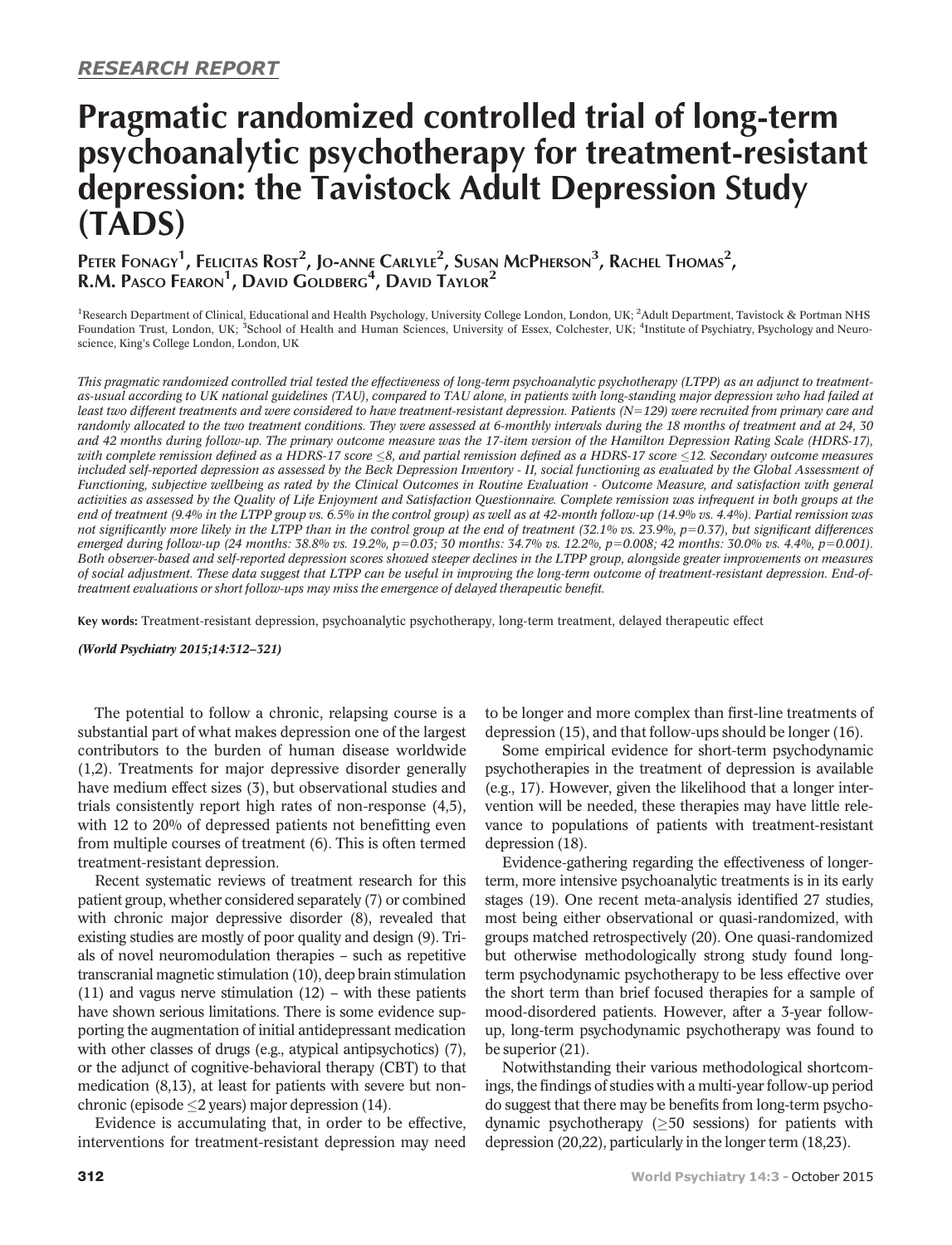Given the limitations of the evidence base concerning management of treatment-resistant depression, the present pragmatic randomized controlled trial assessed whether this condition is more likely to improve when long-term psychoanalytic psychotherapy (LTPP) is provided in addition to treatment-as-usual according to UK national guidelines (TAU), but excluding the short-term forms of psychological therapy recommended by those guidelines. We hypothesized, on the basis of accumulating evidence from non-randomized controlled studies (20-22), that the effect of LTPP would increase over the course of a longer than usual follow-up period.

## **METHODS**

### Study design and participants

Patients were recruited from primary care from February 2002 to May 2009 and assessed at the Adult Service of the Tavistock & Portman National Health Service (NHS) Foundation Trust in London. They were not paid and consented only after receiving a complete written description and thorough discussion of the study.

After baseline assessment, randomization to an 18-month course of LTPP plus TAU or TAU alone was carried out offsite by an independent statistician using a stochastic minimization program (MINIM) balancing for gender, depression severity (scores of 21-39 or  $40+$  on the Beck Depression Inventory - II, BDI-II (24)), and medication (on/off). Patients were then followed up for 24 to 42 months postrandomization according to an intention-to-treat design.

The trial methodology was published in advance of trial completion and data analysis (25). The study protocol was registered with the International Randomized Controlled Trial Number Register (ISRCTN40586372), and approved by the Institutional Review Board of NHS West Midlands Research Ethics Committee (MREC02/07/035).

In total, 308 patients were screened for eligibility. Of these, 235 attended for interview. Inclusion criteria were: age 18-65 years; current DSM-IV diagnosis of major depressive disorder as ascertained by the Structured Clinical Interview for DSM-IV (SCID-I, 26); minimum duration of two years of the current depressive episode; minimum score of 14 on the 17-item version of the Hamilton Depression Rating Scale (HDRS-17, 27) and of 21 on the BDI-II; and at least two failed treatment attempts (elicited at interview and verified from medical records), one of which must have included treatment with an antidepressant medication, and the other with either an antidepressant medication or a psychological intervention. Exclusion criteria were: receiving psychodynamic psychotherapy in the past two years; currently, or in the past five years, meeting DSM-IV criteria for psychotic disorder or bipolar I disorder; receiving psychiatric input for substance dependence in the past two years; moderate or severe learning disability, and evidence of organic

brain disorder. No assessment for presumed suitability or unsuitability for psychoanalytic forms of therapy was performed.

#### **Treatments**

LTPP consisted of 60 (50 min) sessions of once-weekly individual psychoanalytic psychotherapy over 18 months. The treatment manual (28) describes the intervention and methods, which are based on the view that depression is an outgrowth of current life difficulties arising out of painful and continuing ambivalence first felt in relation to those of the greatest emotional significance to the patient early in the course of his/her development.

The theory employed in LTPP assumes that, in patients with treatment-resistant depression, problems with psychosocial functioning impair help-seeking and illness-combating behaviors, and may also have an emotional impact upon health care/service providers in a way that affects the care they offer (29,30). LTPP enables these patients to gradually internalize a psychological capacity to relate to pathogenic personal experiences, memories, feelings, beliefs and relationships in a reflective, yet also more active, manner (31).

All the therapists  $(N=22;$  average years of experience: 17.45) had a mental health qualification and a training approved by the British Psychoanalytic Council. All therapy sessions were audio-recorded. Fidelity to treatment was assessed with the 100-item Psychotherapy Process Q-Sort (32). Three randomly selected sessions from the early, middle and end phases of each treatment were rated (183 sessions in total). Inter-rater reliability, assessed in a subsample of 90 sessions, was excellent: intraclass correlation coefficients (ICCs) after Spearman-Brown correction ranged from 0.68 to 0.98 (mean 0.87). As expected, analysis revealed that in 82.2% of cases the highest correlation obtained was with the psychodynamic prototype (mean  $r=0.45$ , p $<0.001$ ), with the remainder (17.8%) best resembling the CBT prototype (mean  $r=0.28$ , p $<0.05$ ).

TAU consisted of interventions as directed by the referring practitioner. This could include referral for other specialist provisions. In the UK's NHS, the range of these interventions is defined, and to an extent specified, in the treatment guidelines of the National Institute for Clinical Excellence (33). Referral to psychoanalytic psychotherapy is not within the guidance. In the LTPP group, the short-term forms of psychological therapy included in the guidelines were not allowed. Treatments received were recorded using the Client Service Receipt Inventory (34) and health care records.

#### **Assessments**

Assessments were based on data collected at entry; at 6, 12 and 18 months over the course of treatment; and at 24, 30 and 42 months during follow-up.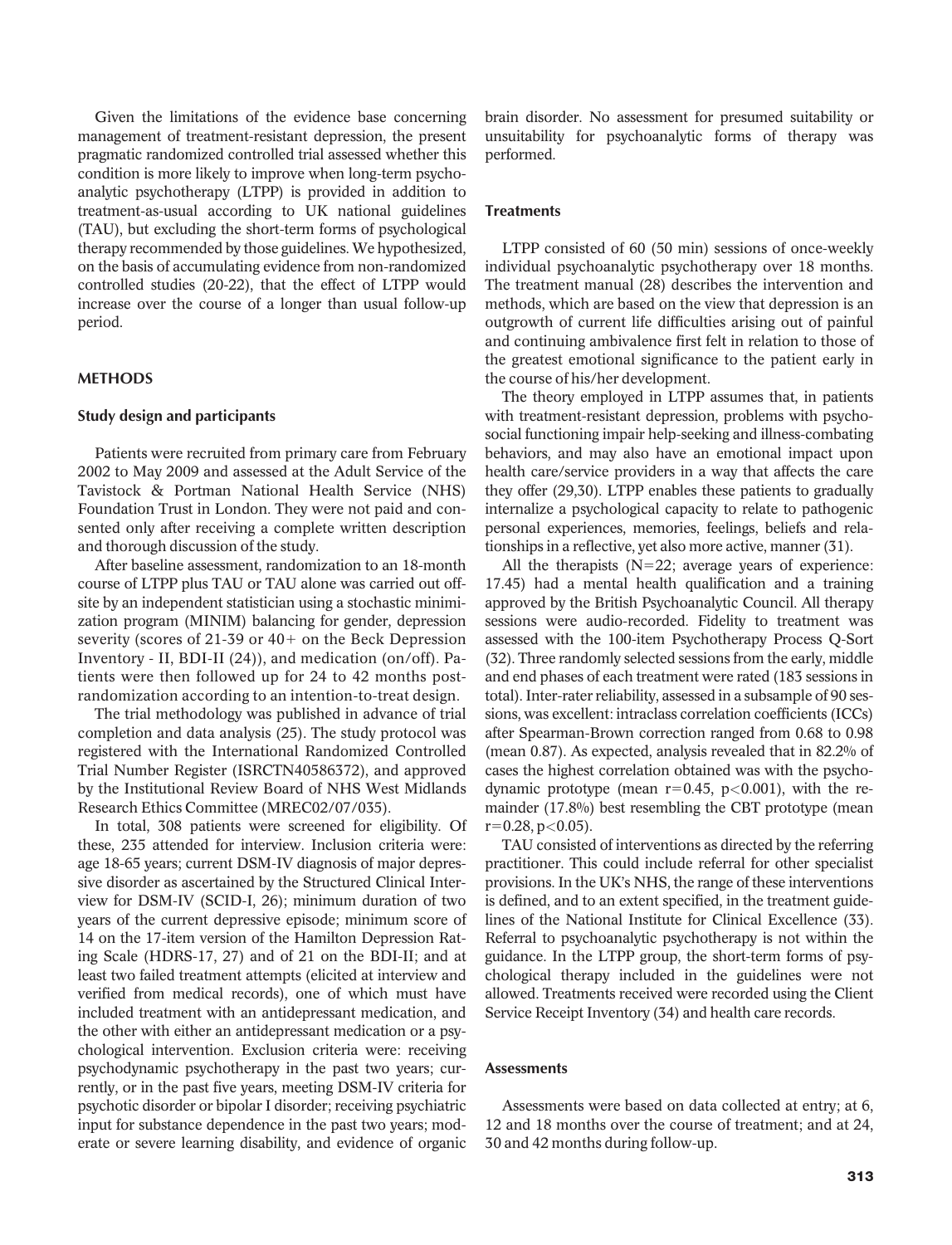The primary outcome measure was the HDRS-17, modified to include increases in sleep, appetite and weight (35). Trained interviewers blinded to treatment condition conducted the evaluations. All evaluations were recorded, and all interviews were double-rated by an independent blinded coder to establish inter-rater reliability. An ICC of 0.89 was obtained for the total HDRS-17 score with the following severity bands: 0-7 not depressed, 8-13 mild depression, 14- 18 moderate depression, 19-22 severe depression, 23 very severe depression. Full remission was defined as an HDRS-17 score of 8 or less (36). Following Hollon et al (14), HDRS-17 scores  $\leq$ 12 were considered to meet criteria for partial remission.

Secondary outcomes included self-reported depression as assessed by BDI-II; social functioning as evaluated by the Global Assessment of Functioning (GAF, 37); subjective wellbeing as rated by the Clinical Outcomes in Routine Evaluation - Outcome Measure (CORE-OM, 38); and satisfaction with general activities as assessed by the Quality of Life Enjoyment and Satisfaction Questionnaire (Q-LES-Q, 39).

## Statistical analysis

Data analysis was by intention to treat. All analyses were carried out using Stata Statistical Software Release 14 (40). Power calculations were based on statistical analysis of data from another trial of long-term psychodynamic therapy with a similarly heterogeneous population (41). We conservatively assumed an intra-cluster correlation coefficient for therapists of 0.05: with a minimum of 10 therapists delivering each therapy, each seeing on average five patients, the study with  $N=129$  has 80% power to reject the null hypothesis of equivalence, with a non-infidelity margin equal to an effect size of 0.5 using a 95% one-sided confidence interval, on the basis of a 80% rate of follow-up to 42 months. Adequacy of randomization was assessed by between-group comparisons of baseline characteristics on all measures, using  $\chi^2$  tests for dichotomous variables and Kruskal-Wallis statistics and ttests for count and interval data.

Treatment differences and changes over time were analyzed using the STATA ME package, which fits mixedeffects models (also known as multilevel models and hierarchical models) for a variety of distributions of the response conditional on normally distributed random effects (42). Mixed-effects models use all available data. The MIXED procedure was used for the continuous variables, including HDRS-17, BDI-II and Q-LES-Q scores. MELOGIT was used for categorical outcomes. With outcome measures that proved highly positively skewed, multilevel mixed-effects ordered probit regression (MEOPROBIT) models were applied. All model parameters for continuous outcome measures are presented here as partial standardized effects. Those for the categorical outcome measures are presented as conditional odds ratios (ORs).

The six time points of assessment were coded as  $-7$  (baseline),  $-6$  (6 months),  $-5$  (12 months),  $-4$  (18 months) of the review period, and  $-3$  (24 months),  $-2$  (30 months) and 0 (42 months) of the follow-up, in all models where 6-monthly data were available, thereby implying that regression coefficients involving time measured the linear rate of change from baseline to 42-month follow-up, and that regression intercepts referenced group differences at the last follow-up point. Models with random intercepts were initially fitted. Random slopes were added when likelihood ratio tests indicated a significant improvement of fit. In preliminary models, there was evidence of strong non-linear change effects in both patient groups. A quadratic time variable was therefore included in all models, but was removed if the likelihood ratio test indicated a non-significant improvement in fit.

Categorical outcome measures were best fitted by a logistic proportional odds random intercepts and slopes model. Continuous outcomes were best represented by a linear random intercepts and slopes model. Where data were seriously positively skewed, we fitted multilevel mixed-effects ordered probit regression models where the actual values taken on by the dependent variable were irrelevant, except that larger values were assumed to correspond to "higher" outcomes. As the LTPP group proved to be significantly better educated, despite random assignment to treatment groups, effects for all outcome measures were adjusted by additionally incorporating covariates for higher education into all fitted models. Adjusting for education also controlled for correlated observed asymmetries in employment and being in receipt of state (welfare) benefits.

Only those primary model parameters directly relevant to the study's objectives are presented here. These are: the overall significance of the model (Wald  $\chi^2$  statistic); modelled (intention-to-treat) group differences at 42 months (indicating whether LTPP plus TAU was better or worse than TAU alone at the last follow-up time point); the linear rate of change from baseline to 42 months for both groups combined (indicating the extent to which participants improved or deteriorated over the 3.5 years of the study); and the differential rate of change for the LTPP group (indicating whether the rate of improvement or deterioration in this group was substantially greater than in the control group).

### RESULTS

### Baseline characteristics

The 42 patients who, after interview, declined to participate did not differ significantly from those who accepted on any clinical variable.

Table 1 summarizes pre-treatment demographic and clinical characteristics of the 129 patients who were randomized to the two treatment conditions. The majority of these patients scored within the severe range on both HDRS-17 and BDI-II. The reported average of almost four previously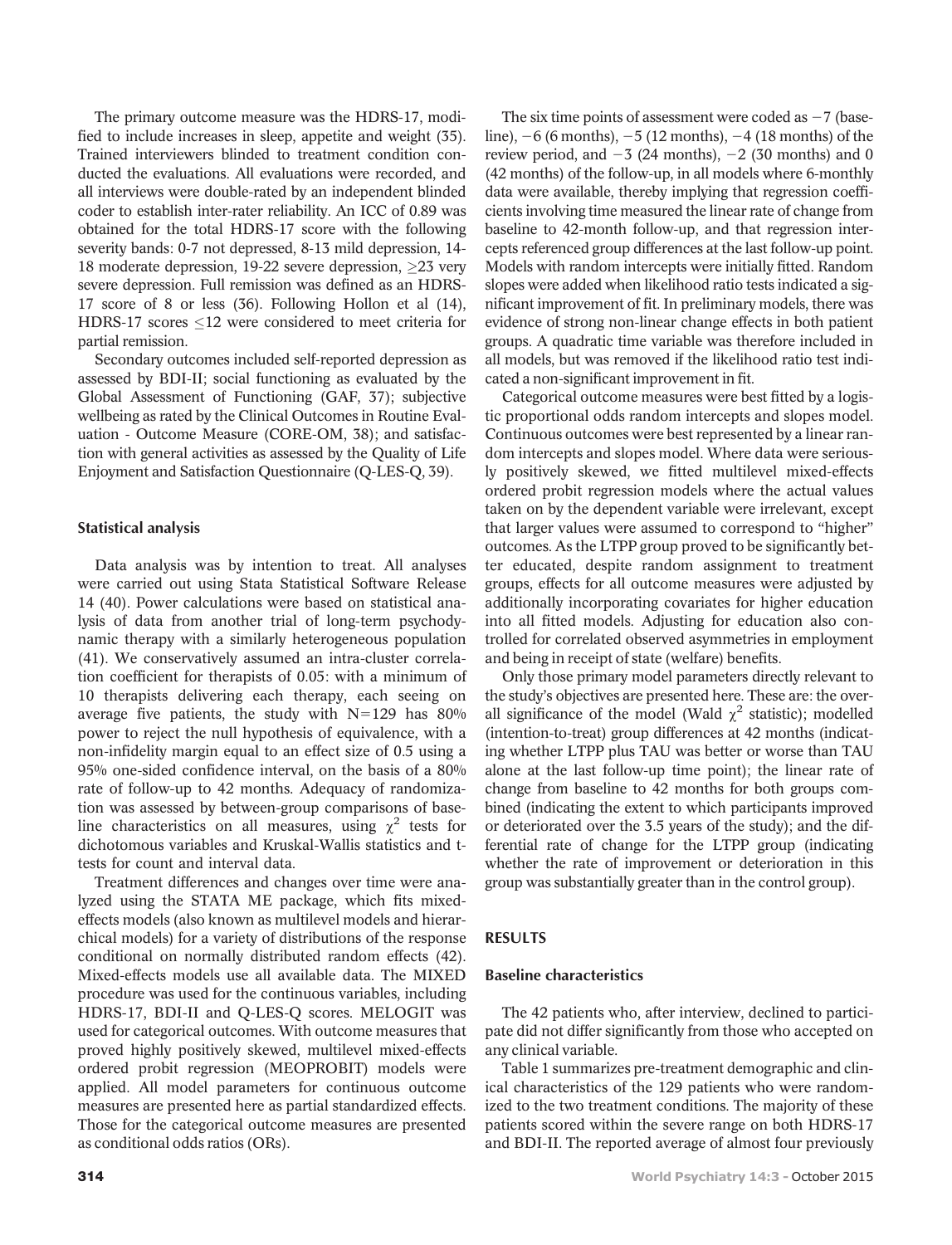|                                                                                                    | <b>LTPP</b> group<br>$(N=67)$ | Control<br>group<br>$(N=62)$ |
|----------------------------------------------------------------------------------------------------|-------------------------------|------------------------------|
| Age (years, mean $\pm$ SD)                                                                         | $42.7 \pm 10.4$               | $46.1 \pm 9.9$               |
| Gender (female, %)                                                                                 | 66.7                          | 66.1                         |
| Currently married or<br>cohabiting $(%)$                                                           | 17.9                          | 17.7                         |
| Living alone (%)                                                                                   | 82.1                          | 82.3                         |
| Tertiary education $(0/0)**$                                                                       | 59.7                          | 35.5                         |
| Current employment (%)*                                                                            | 52.2                          | 29.0                         |
| Receiving state benefits $(\%)^{**}$                                                               | 41.8                          | 64.5                         |
| Duration of depressive illness<br>(years, mean $\pm$ SD)                                           | $24.4 \pm 11.6$               | $19.6 \pm 10.8$              |
| Duration of current episode<br>(years, mean ± SD)                                                  | $3.7 \pm 3.4$                 | $3.8 \pm 2.6$                |
| Previously failed treatment<br>attempts $(N, mean \pm SD)$                                         | $3.5 \pm 1.4$                 | $3.9 \pm 1.8$                |
| Previous suicide attempts<br>$(N, mean \pm SD)$                                                    | $0.9 \pm 1.3$                 | $0.9 \pm 1.3$                |
| $HDRS-17$ score (mean $\pm SD$ )                                                                   | $19.8 \pm 5.1$                | $20.4 \pm 4.9$               |
| HDRS-17 severe or very<br>severe depression (%)                                                    | 53.7                          | 59.6                         |
| HDRS-17 moderate<br>depression $(\%)$                                                              | 34.3                          | 33.9                         |
| HDRS-17 mild depression $(\%)$                                                                     | 11.9                          | 6.5                          |
| BDI-II score (mean $\pm$ SD)                                                                       | $36.5 \pm 10.1$               | $36.7 \pm 9.5$               |
| <b>BDI-II</b> severe depression<br>$\left( \text{score} > 29 \right)$ $\left( \frac{0}{0} \right)$ | 74.6                          | 77.4                         |
| Any comorbid anxiety disorder (%)                                                                  | 73.1                          | 77.4                         |
| Any comorbid substance<br>use disorder $(%)$                                                       | 19.4                          | 17.7                         |
| Any comorbid eating disorder (%)                                                                   | 16.4                          | 9.7                          |
| Current Axis I diagnoses<br>$(N, mean \pm SD)$                                                     | $3.5 \pm 1.4$                 | $3.2 \pm 1.4$                |
| GAF score (mean $\pm$ SD)                                                                          | $49.1 \pm 7.0$                | $48.8 \pm 6.1$               |
| $GAF < 50$ (%)                                                                                     | 53.7                          | 56.5                         |
| CORE global distress<br>score (mean $\pm$ SD)                                                      | $22.8 \pm 6.0$                | $22.5 \pm 6.1$               |
| <b>CORE</b> severe distress<br>$(\text{score} > 26)$ $(\frac{0}{0})$                               | 44.5                          | 40.0                         |

Table 1 Pre-treatment demographic and clinical characteristics of the LTPP and control groups

LTPP – long-term psychoanalytic psychotherapy, HDRS-17 – 17-item Hamilton Depression Rating Scale, BDI-II – Beck Depression Inventory - II, GAF – Global Assessment of Functioning, CORE – Clinical Outcomes in Routine Evaluation

 $*p<0.02$ ,  $*p<0.01$ 

failed treatment attempts and the average GAF score  $<$ 50 also highlight the considerable clinical challenge presented by this severely and chronically depressed patient group.

Patient flow is displayed in Figure 1. Attrition over four years was relatively low at 25%. Missing values were not a major problem: across all points, observations were available for 82% of primary and 75% of secondary outcome variables. There was no difference in the distribution of completer categories between the treatment groups ( $\chi^2$ =1.87,  $df=2$ ,  $p=0.18$ ).

The two groups did not differ significantly on any pretreatment characteristics, except that patients randomized to the LTPP group had more tertiary education  $(p<0.01)$ , were more often employed  $(p<0.02)$ , and received fewer state benefits  $(p<0.02)$  (see Table 1). All subsequent analyses statistically controlled for this asymmetry.

#### **Outcomes**

Complete remission (HDRS  $\leq$ 8) was infrequent in both groups at the end of treatment (9.4% vs. 6.5%;  $\chi^2$ =0.3; p=0.59; relative risk, RR=1.4; 95% CI: 0.3-5.8; number needed to treat,  $NNT=34$ ) and at 42-month follow-up  $(14.9\% \text{ vs. } 4.4\%; \chi^2=2.9; \text{ p}=0.09; \text{ RR}=3.4; 95\% \text{ CI: } 0.7$ 15.6; NNT=9.6).

As shown in Table 2, partial remission (HDRS  ${\leq}12$ ) was not significantly more likely in the LTPP than in the control group at the end of treatment (32.1% vs. 23.9%;  $\chi^2$ =0.8;  $p=0.37$ ; RR=1.3; 95% CI: 0.6-2.5; NNT=12.3), but significant differences emerged during follow-up (at 24 months: 38.8% vs. 19.2%,  $\chi^2$ =4.5, p=0.03, RR=2.0, 95% CI: 1.1-4.1, NNT=5.1; at 30 months: 34.7% vs. 12.2%,  $\chi^2$ =6.9,  $p=0.008$ , RR=2.8, 95% CI: 1.2-6.6, NNT=4.5; at 42 months: 30.0% vs. 4.4%,  $\chi^2$ =10.3, p=0.001, RR=6.7, 95%  $CI: 1.6-28.3, NNT=3.9$ ).

The odds of partial remission increased for both groups during the review period, but was 40% higher per 6 month period for the LTPP group. The difference between the estimated odds was significant at 24 months  $(\Delta=1.1, 95\% \text{ CI: } 0.08-2.1, p=0.034)$ ; 30 months ( $\Delta=1.5$ , 95% CI: 0.32-2.5, p=0.012); 36 months ( $\Delta=1.8$ , 95% CI: 0.50-3.1, p=0.007) and 42 months ( $\Delta$ =2.1, 95% CI: 0.64- $3.6, p=0.005$ ).

Mean HDRS-17 scores for all time points are displayed in Table 3. The difference between the group means became significant only at 24 months. The linear decrease in depression scores was significantly greater for the LTPP group  $(p<0.05)$ . The model yielded a significant difference between groups at 42 months  $(p<0.01)$ .

Using a cut-off point of 24 on the BDI-II for partial remission from moderate or severe depression, significantly more of the LTPP than the control group were in remission at 42 months (52.4% vs. 20.0%;  $\chi^2$ =9.3; p=0.002; RR=2.6; 95% CI:  $1.3-5.2$ ; NNT=3.2). The mixed-effects model analysis, which predicted self-reported remission based on all observations (intention to treat) and included adjustments for covariates, confirmed the significance of the group differences at 42 months, and the decrease in the OR was significantly steeper for the LTPP group (Table 2). Modelling individual BDI-II scores showed the linear rate of decrease to be somewhat greater for the LTPP group ( $p < 0.05$ ). Again,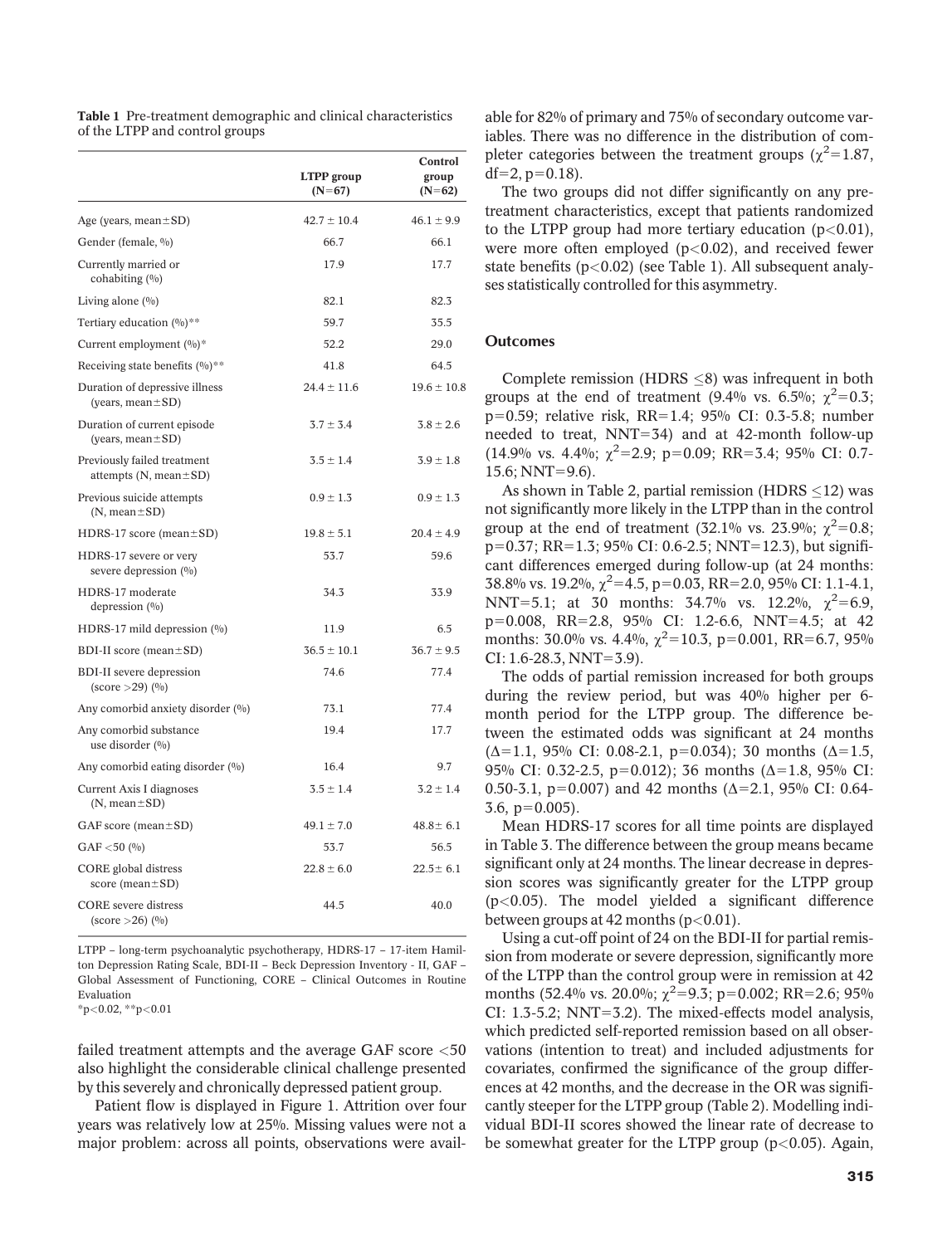

Figure 1 CONSORT diagram of patient flow through the study. LTPP – long-term psychoanalytic psychotherapy, ITT – intention to treat

the model yielded a significant difference between groups at 42 months (p<0.05) (Table 3). Graphical representations of these data are available from the authors upon request.

The number of participants no longer meeting DSM-IV criteria for major depressive disorder is also shown in Table 2. Mixed-effects logistic regression indicated a significant differential change in proportional ORs across the measurement points. By 42 months, 44% of the LTPP group but only 10% of the control group were in remission ( $\chi^2$ =14.7;  $p=0.0002$ ; RR=4.4; 95% CI: 1.7-10.8; NNT=2.9).

Table 4 includes the mean ratings on the GAF scale. These improved for both groups over the 18-month treatment and the two years of follow-up. Improvement in the LTPP group was greater, with a highly significant observed difference at 42 months (t=3.3; p=0.001; d=0.69; 95% CI: 0.26-1.11). Table 4 also shows observed and modelled improvement for both groups on self-rated subjective wellbeing (CORE-OM) and satisfaction with general activities (Q-LES-Q), but with substantially greater benefits accruing to the LTPP group.

### Treatments received

There were no significant between-group differences in the total number of prescribed medications, which increased from an average of just over two to over five in the course of the treatment; there were no significant reductions in these figures during the follow-up period (Table 5). As per protocol, the LTPP group received more psychoanalytic psychotherapy (average 41 hours,  $p<0.0001$ ), while the control group received larger amounts of other types of psychosocial treat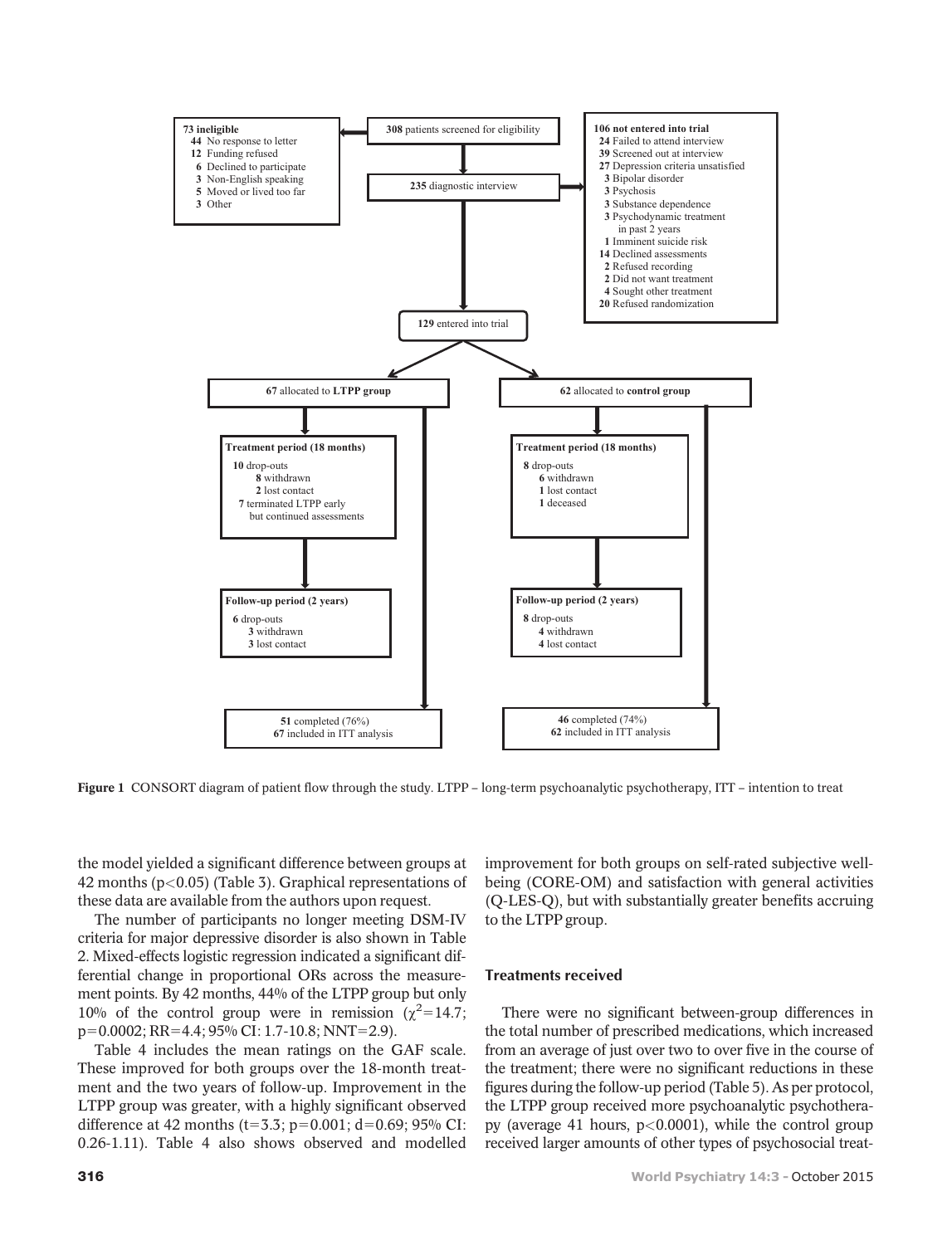Table 2 Group differences on indicators of depression (categorical measures)

|                                          | <b>Partial remission (HDRS-17)</b> |                   |           | <b>Partial remission from</b><br>moderate/severe<br>depression (BDI-II) |                   |                               | <b>Remission of major</b><br>depression diagnosis<br>(SCID) |                   |           |  |
|------------------------------------------|------------------------------------|-------------------|-----------|-------------------------------------------------------------------------|-------------------|-------------------------------|-------------------------------------------------------------|-------------------|-----------|--|
|                                          | LTPP group                         | Control group     | $\chi^2$  | LTPP group                                                              | Control group     | $\chi^2$                      | LTPP group                                                  | Control group     | $\chi^2$  |  |
| 6 months                                 | $12/61(19.7\%)$                    | $6/56$ $(10.7\%)$ | 1.8       | 14/48 (29.2%)                                                           | 11/39 (28.2%)     | 0.0                           |                                                             | Not collected     |           |  |
| 12 months                                | 13/56 (23.2%)                      | $11/52(21.1\%)$   | 0.1       | 21/46 (45.7%)                                                           | $7/40$ $(17.5\%)$ | $7.7**$                       | Not collected                                               |                   |           |  |
| 18 months                                | $17/53(32.1\%)$                    | 11/46 (23.9%)     | 0.8       | 21/45 (46.7%)                                                           | 11/39 (28.2%)     | 3.0                           | 20/55 (36.4%)                                               | $6/52$ $(11.5\%)$ | $9.0**$   |  |
| 24 months                                | 19/49 (38.8%)                      | $9/47(19.2\%)$    | $4.5*$    | 20/41 (48.8%)                                                           | $10/38(26.3\%)$   | $4.2*$                        | 24/53 (45.3%)                                               | $8/53(15.1\%)$    | $11.5***$ |  |
| 30 months                                | 17/49 (34.7%)                      | $6/49$ $(12.2\%)$ | $6.9***$  | 21/43 (48.8%)                                                           | $14/41(34.1\%)$   | 1.9                           | $18/51(35.3\%)$                                             | $7/54$ $(13.0\%)$ | $7.2**$   |  |
| 42 months                                | $14/47(30.0\%)$                    | $2/45(4.4\%)$     | $10.3***$ | 22/42 (52.4%)                                                           | $8/40(20.0\%)$    | $9.3***$                      | $22/50(44.0\%)$                                             | $5/50$ $(10.0\%)$ | $14.7***$ |  |
|                                          | Modelled odds ratios (95% CI)      |                   |           | Modelled odds ratios (95% CI)                                           |                   | Modelled odds ratios (95% CI) |                                                             |                   |           |  |
| Model: Wald $\chi^2(df=5)$               | 60.2***                            |                   |           | 49.7***                                                                 |                   |                               |                                                             | 39.2***           |           |  |
| Linear change<br>(both groups)           | $4.67***$ $(2.84, 7.70)$           |                   |           | $2.71***(1.80, 4.11)$                                                   |                   |                               | $4.20**$ $(1.51, 11.40)$                                    |                   |           |  |
| <b>Ouadratic change</b><br>(both groups) | $0.81***$ (0.76, 0.86)             |                   |           | $0.88***(0.83, 0.93)$                                                   |                   |                               | $0.79***$ (0.70, 0.88)                                      |                   |           |  |
| Differential linear<br>change (LTPP)     | $1.41*$ (1.05, 1.89)               |                   |           | $1.33*$ $(1.05, 1.68)$                                                  |                   |                               | $2.37*$ (1.18, 4.84)                                        |                   |           |  |
| Group differences<br>at 42 months        | $0.09*$ $(0.01, 0.16)$             |                   |           | $0.13*(0.01, 0.24)$                                                     |                   |                               | $0.22***(0.09, 0.36)$                                       |                   |           |  |

LTPP – long-term psychoanalytic psychotherapy, HDRS-17 – 17-item Hamilton Depression Rating Scale, BDI-II – Beck Depression Inventory - II, SCID – Structured Clinical Interview for DSM-IV

 $*p<0.05$ ,  $*p<0.01$ ,  $***p<0.001$ 

ments (average 11 hours,  $p<0.002$ ), particularly counseling (27%) and CBT (19%). Patients of the control group were also significantly more likely to receive psychiatric/medical attention (37% vs. 21%).

Over follow-up, the two groups were not significantly different in terms of treatment received, although LTPP participants were slightly more likely to have received further psychodynamic psychotherapy outside the trial.

Table 3 Group differences on indicators of depression (continuous measures)

|                                   |                | HDRS-17 scores (mean $\pm$ SD)       |          | <b>BDI-II</b> scores (mean $\pm$ SD) |                 |          |  |  |
|-----------------------------------|----------------|--------------------------------------|----------|--------------------------------------|-----------------|----------|--|--|
|                                   | LTPP group     | Control group                        | t        | LTPP group                           | Control group   | t        |  |  |
| Baseline $(N=129)$                | $19.8 \pm 5.1$ | $20.2 \pm 4.8$                       | 0.6      | $36.5 \pm 10.1$                      | $36.7 \pm 9.5$  | 0.2      |  |  |
| 6 months $(N=117)$                | $16.8 \pm 6.0$ | $18.3 \pm 5.8$                       | 1.4      | $29.9 \pm 12.4$                      | $32.6 \pm 15.3$ | 0.9      |  |  |
| 12 months $(N=108)$               | $17.1 \pm 6.1$ | $17.9 \pm 6.3$                       | 0.6      | $27.4 \pm 14.5$                      | $34.7 \pm 13.4$ | $2.4***$ |  |  |
| 18 months $(N=99)$                | $16.4 \pm 6.2$ | $17.9 \pm 6.5$                       | 1.1      | $28.0 \pm 12.8$                      | $34.3 \pm 16.6$ | $2.1*$   |  |  |
| 24 months $(N=96)$                | $15.4 \pm 6.6$ | $17.6 \pm 6.1$                       | $1.7*$   | $25.9 \pm 16.4$                      | $34.1 \pm 16.1$ | $2.3***$ |  |  |
| $30$ months (N=98)                | $16.7 \pm 7.4$ | $19.4 \pm 6.5$                       | $1.9*$   | $27.0 \pm 16.0$                      | $31.0 \pm 15.8$ | 1.3      |  |  |
| 42 months $(N=92)$                | $15.9 \pm 6.8$ | $20.1 \pm 5.4$                       | $3.2***$ | $24.0 \pm 14.4$                      | $34.5 \pm 14.2$ | $3.3***$ |  |  |
|                                   |                | Adjusted model coefficients (95% CI) |          | Adjusted model coefficients (95% CI) |                 |          |  |  |
| Model: Wald $\gamma^2(df=5)$      |                | $53.3***$                            |          |                                      | 44.4***         |          |  |  |
| Linear change (both groups)       |                | $-1.20***(-1.64,-0.74)$              |          | $-2.22***(-3.26,-1.17)$              |                 |          |  |  |
| Quadratic change (both groups)    |                | $0.17***(0.11, 0.22)$                |          | $0.28***(0.14, 0.42)$                |                 |          |  |  |
| Differential linear change (LTPP) |                | $-0.36**(-0.64, -0.07)$              |          | $-0.84*(-1.57, -0.12)$               |                 |          |  |  |
| Group differences at 42 months    |                | $-2.71**$ (-5.16, -0.29)             |          | $-6.94*(-12.87, -1.00)$              |                 |          |  |  |

LTPP – long-term psychoanalytic psychotherapy, HDRS-17 – 17-item Hamilton Depression Rating Scale, BDI-II – Beck Depression Inventory-II \*p<0.05, \*\*p<0.01, \*\*\*p<0.001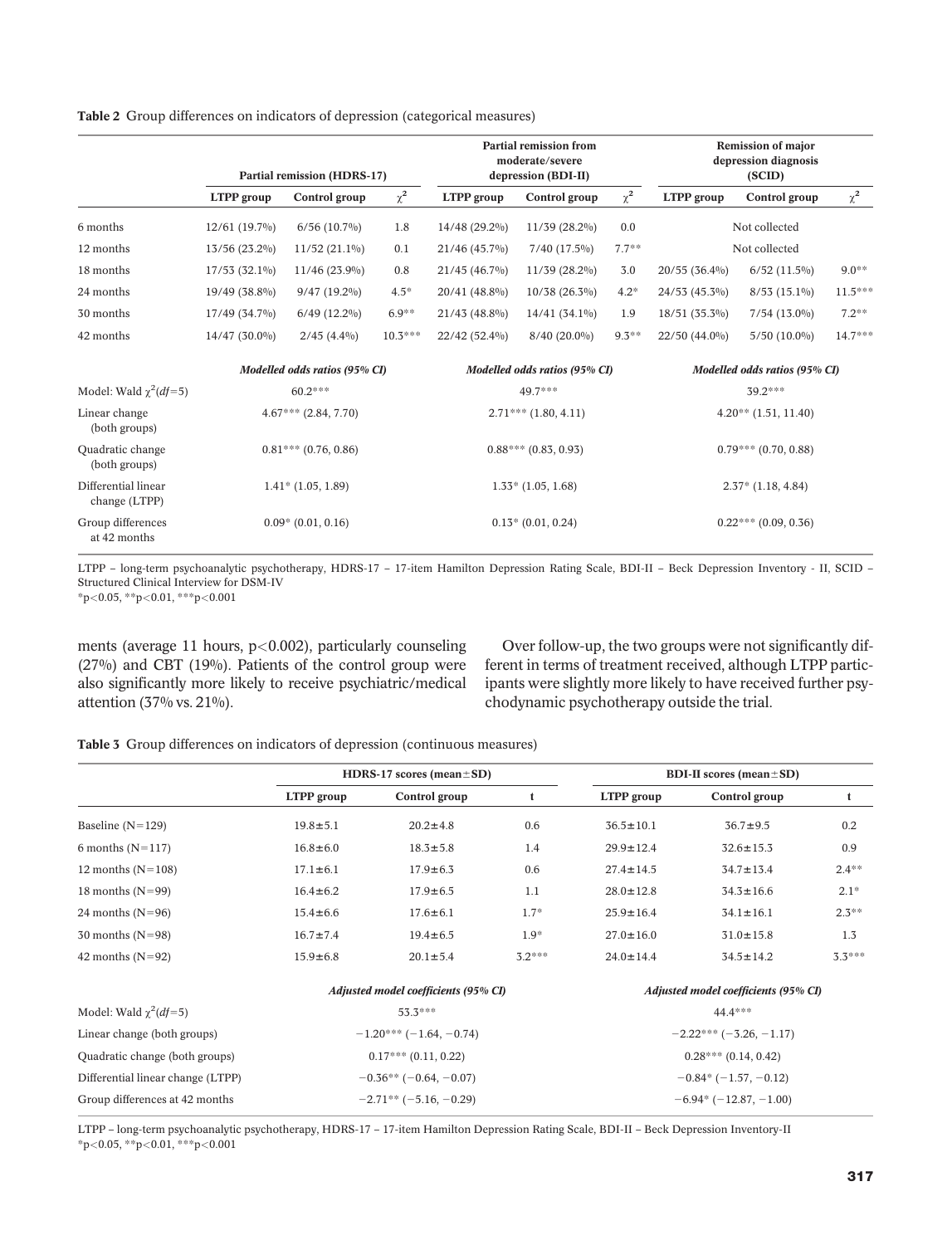Table 4 Group differences in measures of social functioning, subjective wellbeing and satisfaction with general activities

|                                   | <b>GAF</b> scores<br>$(\text{mean} \pm \text{SD})$ |                         |                                      | Subjective wellbeing,<br>CORE-OM (mean $\pm$ SD) |                        |                                      | Satisfaction with general<br>activities, Q-LES-SQ (mean $\pm$ SD) |                         |          |  |
|-----------------------------------|----------------------------------------------------|-------------------------|--------------------------------------|--------------------------------------------------|------------------------|--------------------------------------|-------------------------------------------------------------------|-------------------------|----------|--|
|                                   | LTPP group                                         | Control<br>group        | t                                    | LTPP group                                       | Control<br>group       | t                                    | LTPP group                                                        | Control<br>group        | t        |  |
| Baseline $(N=129)$                | $49.1 \pm 7.1$                                     | $48.8 \pm 6.1$          | 0.2                                  | $2.4 \pm 0.6$                                    | $2.3 \pm 0.6$          | 0.8                                  | $28.9 \pm 14.7$                                                   | $29.2 \pm 15.1$         | 0.1      |  |
| 6 months $(N=115)$                | Not collected                                      |                         |                                      | $2.2 \pm 0.7$                                    | $2.2 \pm 0.8$          | 0.2                                  | $36.3 \pm 15.8$                                                   | $35.3 \pm 17.5$         | 0.3      |  |
| 12 months $(N=106)$               |                                                    | Not collected           |                                      | $2.2 \pm 0.7$                                    | $2.3 \pm 0.7$          | 0.7                                  | $37.1 \pm 15.2$                                                   | $35.2 \pm 16.8$         | 0.6      |  |
| 18 months $(N=96)$                | $57.3 \pm 9.8$                                     | $52.5 \pm 9.2$          | $2.4***$                             | $2.0 \pm 0.7$                                    | $2.3 \pm 0.8$          | $1.8*$                               | $38.8 \pm 18.0$                                                   | $32.6 \pm 19.9$         | 1.5      |  |
| 24 months $(N=94)$                | $60.1 \pm 9.7$                                     | $54.3 \pm 9.2$          | $3.0**$                              | $1.9 + 0.8$                                      | $2.2 \pm 0.8$          | $1.6*$                               | $43.1 \pm 21.2$                                                   | $30.9 \pm 21.0$         | $2.5***$ |  |
| 30 months $(N=95)$                | $58.6 \pm 12.5$                                    | $52.6 \pm 11.9$         | $2.4***$                             | $1.9 + 0.8$                                      | $2.1 \pm 0.9$          | 0.7                                  | $41.7 \pm 20.1$                                                   | $35.3 \pm 22.0$         | 1.4      |  |
| 42 months $(N=91)$                | $60.0 \pm 12.9$                                    | $52.4 \pm 8.1$          | $3.3***$                             | $1.8 + 0.8$                                      | $2.3 \pm 0.7$          | $2.9***$                             | $45.6 \pm 19.9$                                                   | $32.0 \pm 19.0$         | $3.1***$ |  |
|                                   | Adjusted model coefficients (95% CI)               |                         | Adjusted model coefficients (95% CI) |                                                  |                        | Adjusted model coefficients (95% CI) |                                                                   |                         |          |  |
| Model: Wald $\chi^2(df=5)$        |                                                    | 98.0***                 |                                      |                                                  | $29.3***$              |                                      |                                                                   | 40.1***                 |          |  |
| Linear change (both groups)       |                                                    | $2.29***(1.53, 3.05)$   |                                      | $-0.08$ ** (-0.14, -0.02)                        |                        |                                      | $2.12**$ (0.62, 3.62)                                             |                         |          |  |
| Quadratic change (both groups)    |                                                    | $-0.25***(-0.34,-0.15)$ |                                      | $0.01**$ (0.00, 0.02)                            |                        |                                      | $-0.29**(-0.48,-0.10)$                                            |                         |          |  |
| Differential linear change (LTPP) | $0.81**$ (0.24, 1.38)                              |                         |                                      | $-0.06**(-0.10,-0.01)$                           |                        |                                      | $1.75***(0.67, 2.82)$                                             |                         |          |  |
| Group differences at 42 months    | $6.01**$ (1.80, 10.22)                             |                         |                                      |                                                  | $-0.32*(-0.64, -0.00)$ |                                      |                                                                   | $10.33**$ (2.46, 18.21) |          |  |

LTPP - long-term psychoanalytic psychotherapy, GAF - Global Assessment of Functioning, CORE-OM - Clinical Outcomes in Routine Evaluation - Outcome Measure, Q-LES-SQ - Quality of Life Enjoyment and Satisfaction Questionnaire

 $*p<0.05$ ,  $*p<0.01$ ,  $***p<0.001$ 

### DISCUSSION

This is the first fully randomized controlled trial of a manualized LTPP for treatment-resistant depression. Improvements in depression were modest but comparable between the LTPP and the control group until termination of treatment, while differences emerged from 24 months postrandomization, with the LTPP group mostly maintaining the gains achieved while the control group appeared to be at greater risk of relapse. At 2-year follow-up, almost one-third of the participants receiving LTPP were still in partial remission, compared with only 4% of those in the control group. At that time, 44% of the LTPP group no longer met diagnostic criteria for major depressive disorder, compared with 10% of those receiving TAU alone.

The effect sizes observed are in the medium range. The long-term outcomes of LTPP compare favorably with effect sizes reported in comprehensive reviews (3), including those used by the UK treatment recommendations (33). Studies that show stronger effects tend to observe patients in whom treatment resistance is less evident and lack information about long-term outcomes (43). Further comparisons, including longer manualized treatments based upon other (non-psychoanalytic) psychological therapy modalities such as CBT, are needed to establish the specificity of the therapeutic gain reported here.

As predicted, differences between the LTPP and the control group increased during follow-up on most measures. A Finnish longitudinal study of LTPP has reported a similar

pattern with a less chronically depressed patient group (44), suggesting that LTPP may require some time post-treatment for its full effects to become evident (45). End-of-treatment evaluations or follow-ups that are too short may miss the emergence of this delayed therapeutic benefit.

While this study has ecological validity in that it employed a relatively unselected sample and incorporated a comparatively long follow-up, it has several limitations. First, the design of the study did not allow masking of patients to the treatment allocation, which may have generated an expectation bias. Second, although mixed-effects models are thought to be robust even to selective loss of data (46), we still failed to collect primary outcome data for over 25% of patients at 42 months, despite an unusually good level of retention for patients with depression of this severity. Third, the differences between the effects associated with the two treatments could have arisen as a result of the disparities between their respective numbers of contact hours, intensity, and quality of case management (47). Fourth, in spite of robust procedures, randomization yielded a difference between groups in education level, with associated asymmetries in employment and state benefits, which we were forced to adjust for statistically. Reanalysis in which the samples were balanced by selectively excluding patients did not alter the basic pattern of findings. Fifth, while we were concerned to measure outcome over an extended period, we omitted to include an interval depression measure such as the Longitudinal Interval Follow-up Evaluation (48). Sixth, since the study was planned and conducted by the developers of the inter-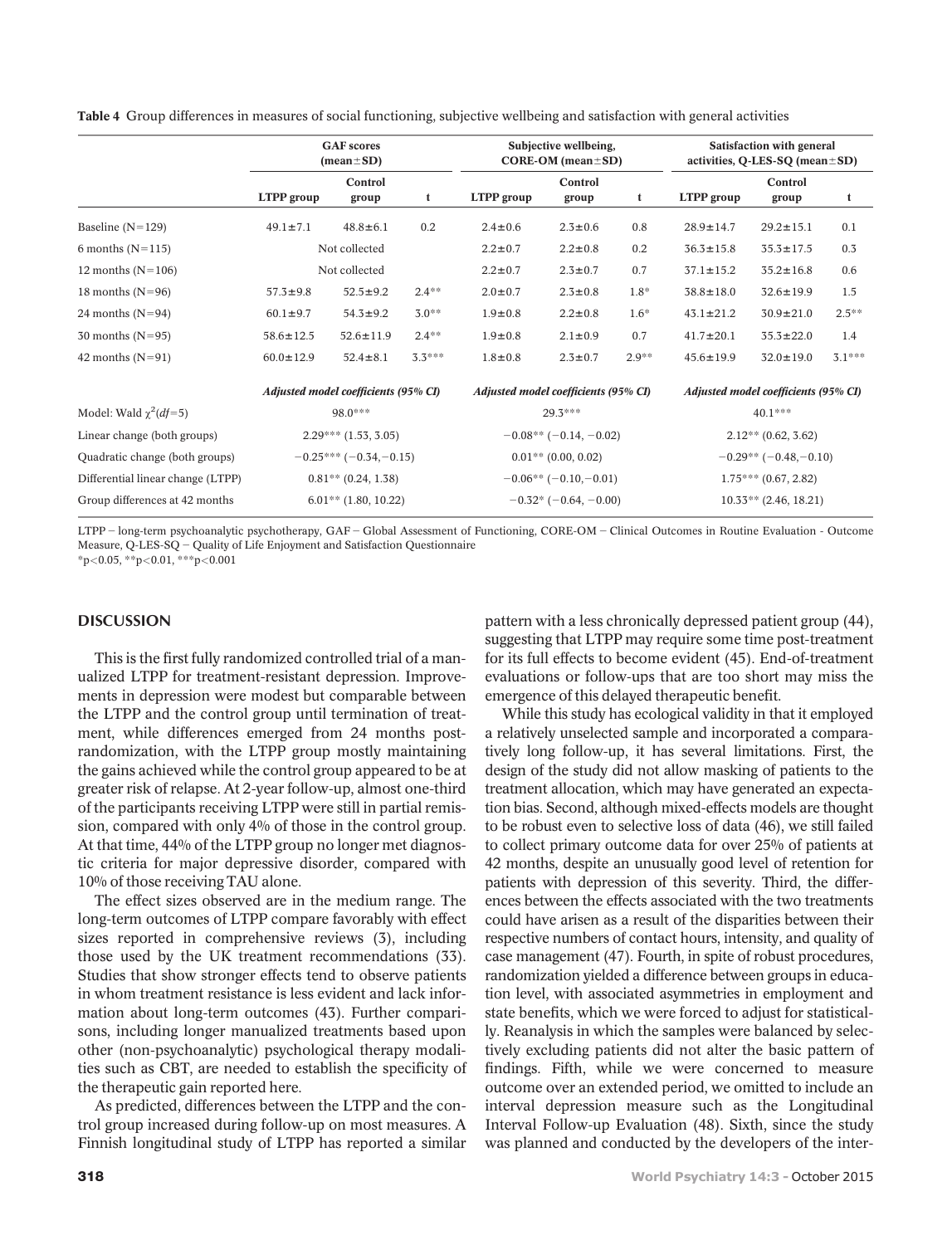|                                                        | Period before randomization |                  |                    |                      | <b>Treatment period</b> | Follow-up period      |                      |                  |                   |
|--------------------------------------------------------|-----------------------------|------------------|--------------------|----------------------|-------------------------|-----------------------|----------------------|------------------|-------------------|
|                                                        | <b>LTPP</b><br>group        | Control<br>group | t or $\chi^2$      | <b>LTPP</b><br>group | Control<br>group        | t or $\chi^2$         | <b>LTPP</b><br>group | Control<br>group | t or $\chi^2$     |
| <b>Medications</b>                                     |                             |                  |                    |                      |                         |                       |                      |                  |                   |
| Antidepressants (%)                                    | 82.0                        | 80.7             | <1                 | 85.0                 | 79.0                    | <1                    | 79.0                 | 74.2             | ${<}1$            |
| Anxiolytics/hypnotics (%)                              | 41.8                        | 45.2             | ${<}1$             | 40.3                 | 41.9                    | ${<}1$                | 34.3                 | 35.5             | ${<}1$            |
| Antipsychotics/<br>mood stabilizers (%)                | 9.0                         | 3.2              | ${<}1$             | 11.9                 | 11.3                    | ${<}1$                | 13.4                 | 16.1             | $\leq 1$          |
| Analgesics $(0/0)$                                     | 37.3                        | 40.3             | ${<}1$             | 35.8                 | 41.9                    | $\leq$ 1              | 29.9                 | 41.9             | $\gamma^2$ = 2.05 |
| Other medications (%)                                  | 23.9                        | 30.6             | ${<}1$             | 23.9                 | 33.9                    | $\chi^2$ = 1.57       | 28.4                 | 37.1             | $\chi^2$ = 1.12   |
| No medication $(%)$                                    | 9.0                         | 6.5              | ${<}1$             | 7.5                  | 6.4                     | ${<}1$                | 15.0                 | 9.7              | ${<}1$            |
| Number of medications<br>$(\text{mean} \pm \text{SD})$ | $2.1 \pm 1.4$               | $2.0 \pm 1.2$    | <1                 | $5.0 \pm 4.2$        | $5.3 \pm 3.9$           | <1                    | $4.6 \pm 4.4$        | $5.2 \pm 4.1$    | ${<}1$            |
| <b>Psychosocial treatments</b>                         |                             |                  |                    |                      |                         |                       |                      |                  |                   |
| Psychodynamic psychotherapy<br>(hours, $mean \pm SD$ ) | $0.8 \pm 6.3$               | $\boldsymbol{0}$ | <1                 | $41.4 \pm 21.4$      | $0.4 \pm 3.0$           | $t = 15.0***$         | $3.6 \pm 11.0$       | $0.8 \pm 6.6$    | $t = 1.7$         |
| Other therapies<br>(hours, mean $\pm$ SD)              | $6.2 \pm 11.3$              | $7.7 \pm 14.7$   | <1                 | $3.2 \pm 11.6$       | $11.2 \pm 18.4$         | $t = 2.98***$         | $6.2 \pm 11.5$       | $8.1 \pm 16.2$   | ${<}1$            |
| $CBT($ %)                                              | 9.0                         | 8.1              | ${<}1$             | 1.5                  | 19.4                    | $\chi^2$ = 11.4***    | 10.5                 | 8.1              | ${<}1$            |
| Counseling (%)                                         | 37.3                        | 42.0             | ${<}1$             | 1.5                  | 27.4                    | $\gamma^2 = 18.1$ *** | 16.4                 | 17.7             | $\leq 1$          |
| Clinical psychologist (%)                              | 22.4                        | 17.7             | ${<}1$             | 11.9                 | 14.5                    | ${<}1$                | 13.4                 | 11.3             | $\leq 1$          |
| Psychotherapist (%)                                    | 12.0                        | 13.0             | <1                 | 7.5                  | 11.2                    | $\chi^2$ = 2.4        | 16.4                 | 23.6             | $\gamma^2 = 2.5$  |
| <b>Other interventions</b>                             |                             |                  |                    |                      |                         |                       |                      |                  |                   |
| Psychiatric/medical<br>(hours, mean $\pm$ SD)          | $2.3 \pm 5.2$               | $0.5 \pm 1.9$    | $t = 2.56**$       | $1.3 \pm 3.7$        | $1.5 \pm 3.1$           | <1                    | $1.2 \pm 3.5$        | $1.8 \pm 6.1$    | ${<}1$            |
| Psychiatric/medical (%)                                | 31.3                        | 16.1             | $\gamma^2 = 4.1^*$ | 20.9                 | 37.1                    | $\chi^2$ = 4.1*       | 22.4                 | 27.4             | ${<}1$            |
| Social worker/OT/nurse (%)                             | 9.0                         | 9.7              | <1                 | 9.0                  | 9.7                     | <1                    | 7.5                  | 6.5              | ${<}1$            |
| Self-help groups $(%)$                                 | 4.5                         | 4.8              | ${<}1$             | 4.5                  | 4.8                     | ${<}1$                | 4.5                  | 4.8              | ${<}1$            |
| Day centre $(\%)$                                      | $\mathbf{0}$                | $\Omega$         | ${<}1$             | 1.5                  | 1.6                     | ${<}1$                | 1.5                  | $\Omega$         | ${<}1$            |
| Hospital admissions (%)                                | 4.0                         | $\mathbf{0}$     | $\gamma^2 = 3.82$  | 3.0                  | 1.6                     | $\leq$ 1              | 4.5                  | 4.9              | ${<}1$            |

Table 5 Treatments delivered to patients of LTPP and control groups in periods before randomization (6 months), during treatment (18 months) and during follow-up (24 months)

LTPP  $-$  long-term psychoanalytic psychotherapy, CBT  $-$  cognitive-behavioral therapy, OT  $-$  occupational therapy

\*p<0.05, \*\*p<0.01, \*\*\*p<0.001

vention, there is a risk of allegiance bias (49). We tried to minimize this risk by having the primary outcome measure assessments made by interviewers who were blinded to the treatment condition. Seventh, these results were delivered by a single provider organization. This may limit generalizability. However, a multi-center German trial (the LAC Study) (50), testing LTPP using the same manual with a similar patient group, will shortly report.

In conclusion, while the benefit of both interventions for this severely affected group of patients with major depressive disorder was limited, a moderate difference emerged over long-term follow-up in favor of the LTPP condition. Further studies are needed to replicate this finding, ascertain its clinical utility, understand the mechanisms involved, and identify factors associated with response or nonresponse to treatment.

### Acknowledgements

The study was supported by the Tavistock Clinic Charitable Foundation and the Tavistock & Portman NHS Foundation Trust, plus a small grant from the International Psychoanalytic Association. P. Fonagy was in receipt of a National Institute of Health Research Senior Investigator Award (NF-SI-0510-10228), which provided support for the study. The authors are indebted to the patients who participated and to all the research assistants, interns, students, administrators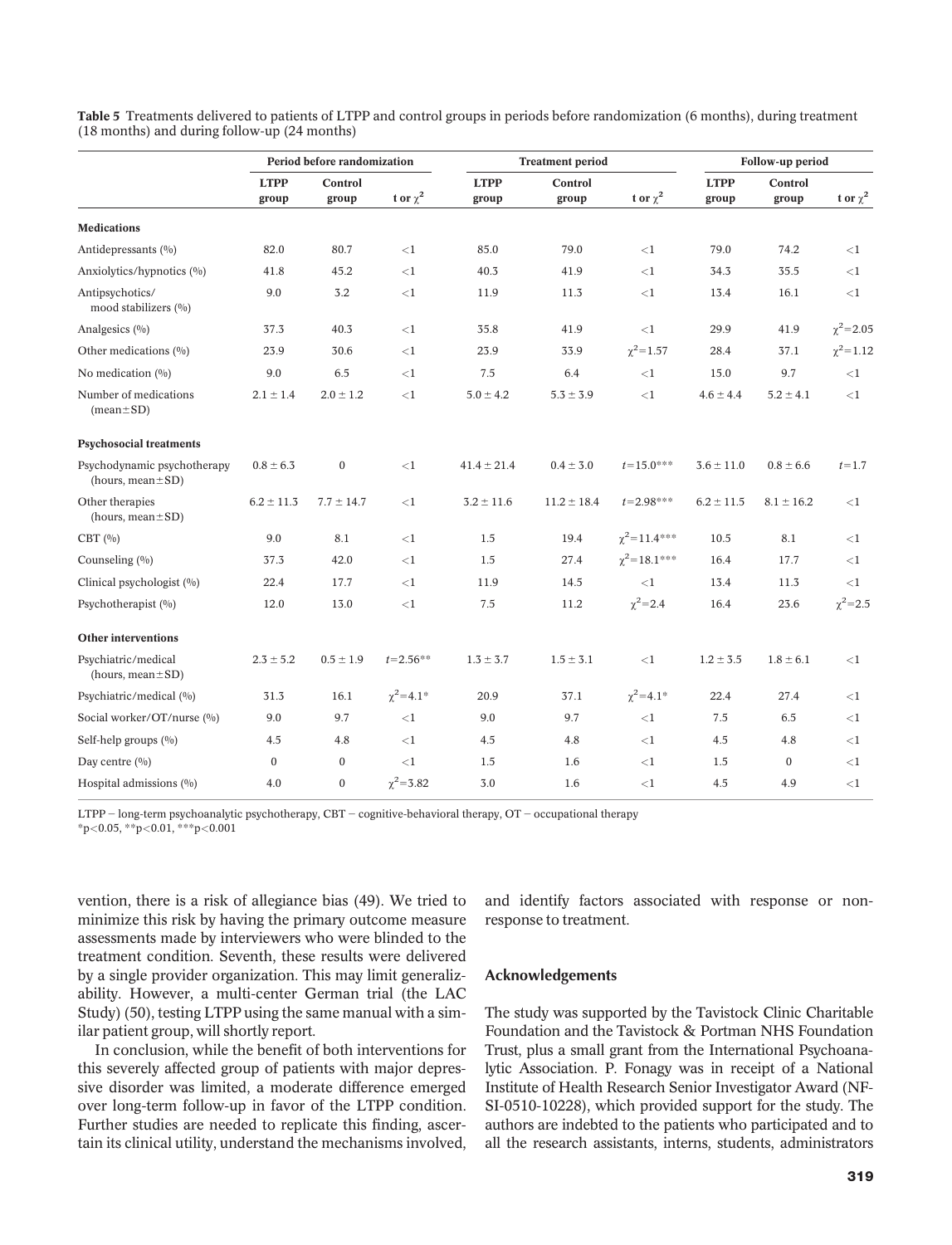and clinicians who worked on the trial. They are grateful to the distinguished scientists of the Trial's Steering Committee, A. Faulkner, S. Blake, M. Buszewicz, J. Cape, P. McCrone, M. Knapp and I. Nazareth. Finally, they wish to recognize the contribution of P. Richardson, the trial's original principal investigator, who sadly died in 2007.

#### References

- 1. Moussavi S, Chatterji S, Verdes E et al. Depression, chronic diseases, and decrements in health: results from the World Health Surveys. Lancet 2007;370:851-8.
- 2. Greden JF. The burden of disease for treatment-resistant depression. J Clin Psychiatry 2001;62(Suppl. 16):26-31.
- 3. Huhn M, Tardy M, Spineli LM et al. Efficacy of pharmacotherapy and psychotherapy for adult psychiatric disorders: a systematic overview of meta-analyses. JAMA Psychiatry 2014;71:706-15.
- 4. Stimpson N, Agrawal N, Lewis G. Randomised controlled trials investigating pharmacological and psychological interventions for treatment-refractory depression. Systematic review. Br J Psychiatry 2002;181:284-94.
- 5. Thomas L, Kessler D, Campbell J et al. Prevalence of treatmentresistant depression in primary care: cross-sectional data. Br J Gen Pract 2013;63:e852-8.
- 6. Kubitz N, Mehra M, Potluri RC et al. Characterization of treatment resistant depression episodes in a cohort of patients from a US commercial claims database. PLoS One 2013;8:e76882.
- 7. McIntyre RS, Filteau MJ, Martin L et al. Treatment-resistant depression: definitions, review of the evidence, and algorithmic approach. J Affect Disord 2014;156:1-7.
- 8. Spijker J, van Straten A, Bockting CL et al. Psychotherapy, antidepressants, and their combination for chronic major depressive disorder: a systematic review. Can J Psychiatry 2013;58: 386-92.
- 9. Carvalho AF, Berk M, Hyphantis TN et al. The integrative management of treatment-resistant depression: a comprehensive review and perspectives. Psychother Psychosom 2014;83:70-88.
- 10. Lam RW, Chan P, Wilkins-Ho M et al. Repetitive transcranial magnetic stimulation for treatment-resistant depression: a systematic review and metaanalysis. Can J Psychiatry 2008;53:621-31.
- 11. Daban C, Martinez-Aran A, Cruz N et al. Safety and efficacy of Vagus Nerve Stimulation in treatment-resistant depression. A systematic review. J Affect Disord 2008;110:1-15.
- 12. Morishita T, Fayad SM, Higuchi MA et al. Deep brain stimulation for treatment-resistant depression: systematic review of clinical outcomes. Neurotherapeutics 2014;11:475-84.
- 13. Trivedi RB, Nieuwsma JA, Williams JW Jr. Examination of the utility of psychotherapy for patients with treatment resistant depression: a systematic review. J Gen Intern Med 2011;26:643-50.
- 14. Hollon SD, DeRubeis RJ, Fawcett J et al. Effect of cognitive therapy with antidepressant medications vs antidepressants alone on the rate of recovery in major depressive disorder: a randomized clinical trial. JAMA Psychiatry 2014;71:1157-64.
- 15. Hollon SD, Ponniah K. A review of empirically supported psychological therapies for mood disorders in adults. Depress Anxiety 2010;27:891-932.
- 16. Rawlins M. De Testimonio: on the evidence for decisions about the use of therapeutic interventions. Clin Med 2008;8:579-88.
- 17. Driessen E, Van HL, Don FJ et al. The efficacy of cognitivebehavioral therapy and psychodynamic therapy in the outpatient treatment of major depression: a randomized clinical trial. Am J Psychiatry 2013;170:1041-50.
- 18. Fonagy P. The effectiveness of psychodynamic psychotherapies: an update. World Psychiatry 2015;14:137-50.
- 19. Leichsenring F, Klein S. Evidence for psychodynamic psychotherapy in specific mental disorders: a systematic review. Psychoanal Psychother 2014;28:4-32.
- 20. de Maat S, de Jonghe F, de Kraker R et al. The current state of the empirical evidence for psychoanalysis: a meta-analytic approach. Harv Rev Psychiatry 2013;21:107-37.
- 21. Knekt P, Lindfors O, Laaksonen MA et al. Quasi-experimental study on the effectiveness of psychoanalysis, long-term and shortterm psychotherapy on psychiatric symptoms, work ability and functional capacity during a 5-year follow-up. Helsinki Psychotherapy Study Group. J Affect Disord 2011;132:37-47.
- 22. Leichsenring F, Rabung S. Long-term psychodynamic psychotherapy in complex mental disorders: update of a meta-analysis. Br J Psychiatry 2011;199:15-22.
- 23. Shedler J. The efficacy of psychodynamic psychotherapy. Am Psychol 2010;65:98-109.
- 24. Beck AT, Steer R, Brown G. Manual for Beck Depression Inventory - II (BDI-II). San Antonio: Psychological Corporation, 1996.
- 25. Taylor D, Carlyle JA, McPherson S et al. Tavistock Adult Depression Study (TADS): a randomised controlled trial of psychoanalytic psychotherapy for treatment-resistant/treatment-refractory forms of depression. BMC Psychiatry 2012;12:60.
- 26. First MB, Spitzer RL, Gibbon M et al. User's Guide for the Structured Clinical Interview for DSM-IV Axis I Disorders - Research Version. New York: Biometrics Research, New York State Psychiatric Institute, 2001.
- 27. Hamilton M. A rating scale for depression. J Neurol Neurosurg Psychiatry 1960;23:56-62.
- 28. Taylor D. Treatment manuals and the advancement of psychoanalytic knowledge: the treatment manual of the Tavistock Adult Depression Study. Int J Psychoanalysis 2015;96:845-75.
- 29. McPherson S, Armstrong D. Negotiating 'depression' in primary care: a qualitative study. Soc Sci Med 2009;69:1137-43.
- 30. Andrews G. Reducing the burden of depression. Can J Psychiatry 2008;53:420-7.
- 31. Milton J. Psychoanalysis and cognitive behaviour therapy rival paradigms or common ground? Int J Psychoanal 2001;82:431-47.
- 32. Jones EE. Therapeutic action: a guide to psychoanalytic therapy. Northvale: Jason Aronson, 2000.
- 33. National Institute for Health and Clinical Excellence. Depression in adults: the treatment and management of depression in adults. Clinical Guideline 90. London: National Institute for Health and Clinical Excellence, 2009.
- 34. Beecham JK, Knapp MRJ. Costing psychiatric interventions. In: Thornicroft G, Brewin C, Wing JK (eds). Measuring mental health needs. London: Gaskell/Royal College of Psychiatrists, 1992:163-83.
- 35. Reimherr FW, Amsterdam JD, Quitkin FM et al. Optimal length of continuation therapy in depression: a prospective assessment during long-term fluoxetine treatment. Am J Psychiatry 1998;155: 1247-53.
- 36. Frank E, Prien RF, Jarrett RB et al. Conceptualization and rationale for consensus definitions of terms in major depressive disorder. Remission, recovery, relapse, and recurrence. Arch Gen Psychiatry 1991;48:851-5.
- 37. Hilsenroth MJ, Ackerman SJ, Blagys MD et al. Reliability and validity of DSM-IV axis V. Am J Psychiatry 2000;157:1858-63.
- 38. Evans C, Mellor-Clark J, Margison F et al. CORE: Clinical Outcomes in Routine Evaluation. J Ment Health 2000;9:247-55.
- 39. Endicott J, Nee J, Harrison W et al. Quality of Life Enjoyment and Satisfaction Questionnaire: a new measure. Psychopharmacol Bull 1993;29:321-6.
- 40. Statacorp. Stata statistical software: Release 14. College Station: StataCorp LP, 2015.
- 41. Bateman A, Fonagy P. Randomized controlled trial of outpatient mentalization-based treatment versus structured clinical management for borderline personality disorder. Am J Psychiatry 2009; 166:1355-64.